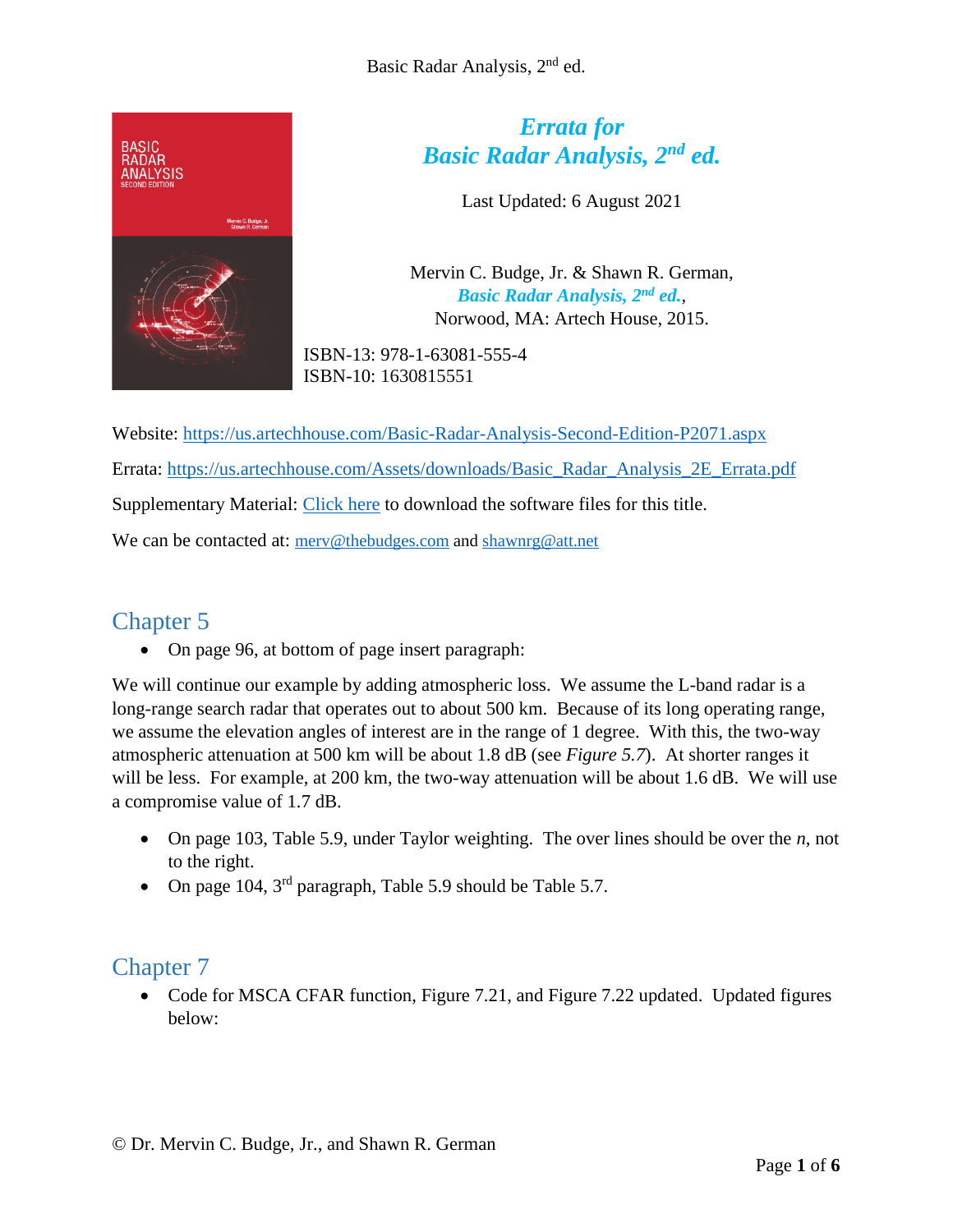

**Figure 7.21** MSCA-CFAR example – single run.



**Figure 7.22** MSCA-CFAR example – 2000 ensembles.

On page 200, exercise numbers 5 and 6 should not be duplicated.

#### Chapter 8

 On page 224: The first problem is not in line with the other problems (not all are leftjustified)

# Chapter 14

- On page 446, 447: The first problem is not in line with the other problems (not all are left-justified)
- On page 433, Figure 14.18 should be:

© Dr. Mervin C. Budge, Jr., and Shawn R. German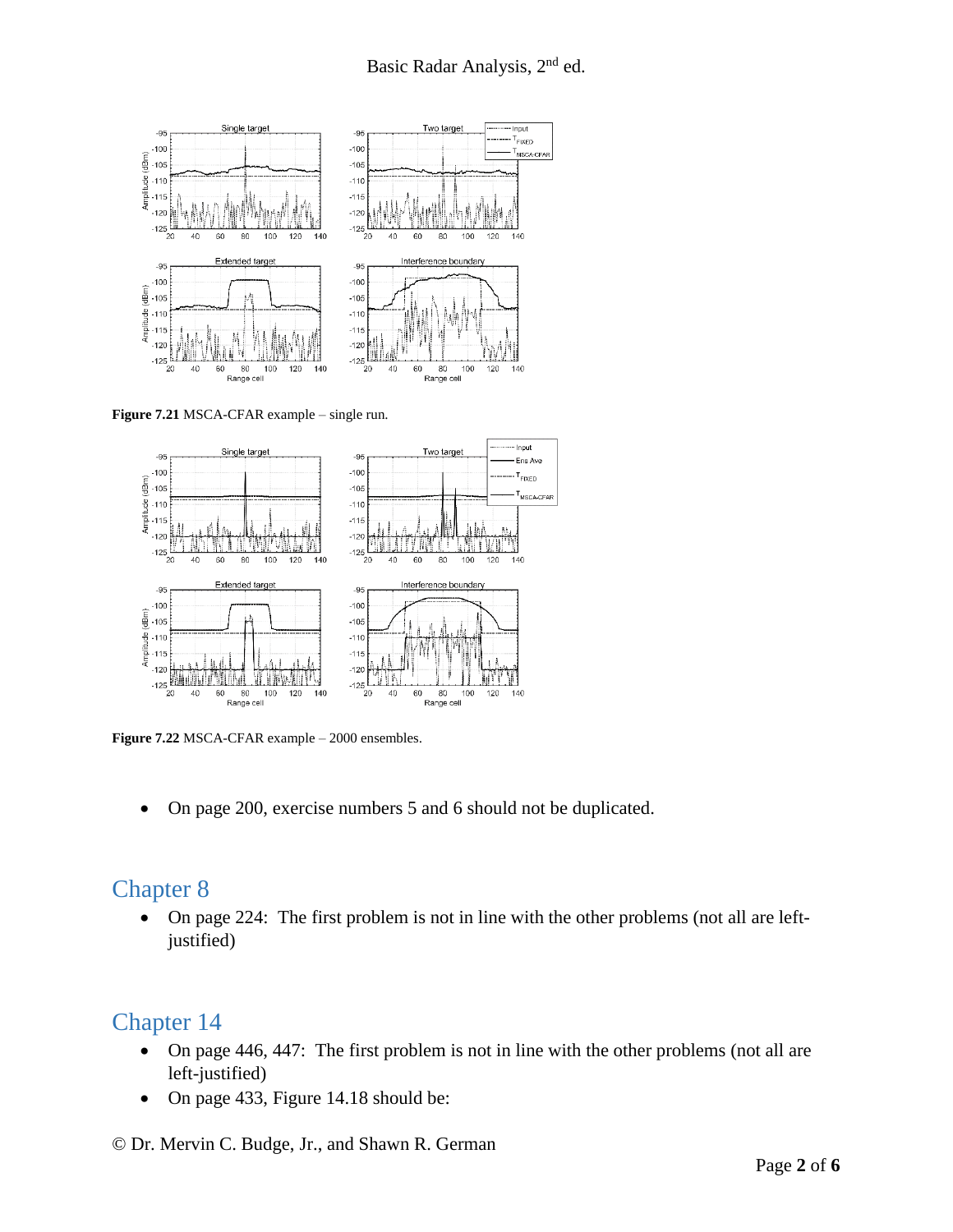

#### Chapter 19

• On page 539, Equation (19.25), which is missing a 
$$
G_{SCR}
$$
 in numerator, should be  
\n
$$
I_{scr} = \frac{G_{SCR}G_{SNR}P_{ADC}}{G_{SNR}P_{ADC} + G_{SCR}P_{ADC}\Phi_0B + G_{SCR}P_{NADC}/(\tau_pF_s)}
$$
\n
$$
= \frac{G_{SCR}G_{SNR}P_{ADC}}{G_{SNR}P_{ADC} + G_{SCR}P_{ADC}\Phi_0/\tau_p + G_{SCR}P_{NADC}/(\tau_pF_s)}
$$

#### Chapter 22

- On page 584,  $2<sup>nd</sup>$  from last paragraph, .2, 3 should be [2, 3].
- On page 614, Equation (22.52), which has typos on second line, should be

$$
OIP3_C = OIP3_2 - 10\log\left(1 + \frac{1}{G_2} \cdot \frac{OIP3_2}{OIP3_1}\right)
$$
  
= 18.5 - 10\log\left(1 + \frac{1}{0.282} \cdot \frac{0.0708}{0.501}\right)  
= 16.74 dBm

• On page 632, Figure (22.26), in title, should be  $M = 2$  not  $M=1$ .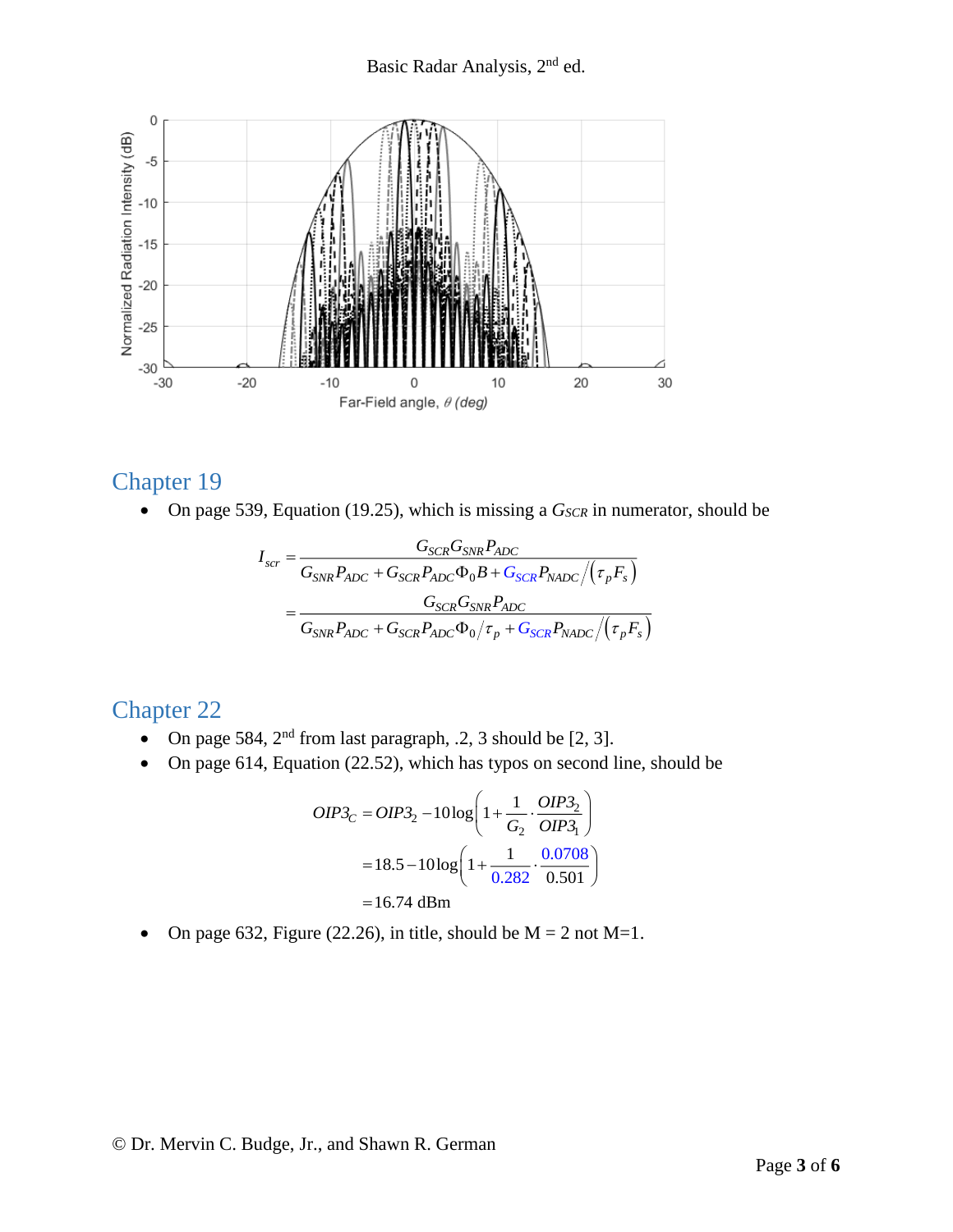

• On page 652-654: The first problem is not in line with the other problems (not all are left-justified). Additionally, exercise numbering starts at 5 instead of 1.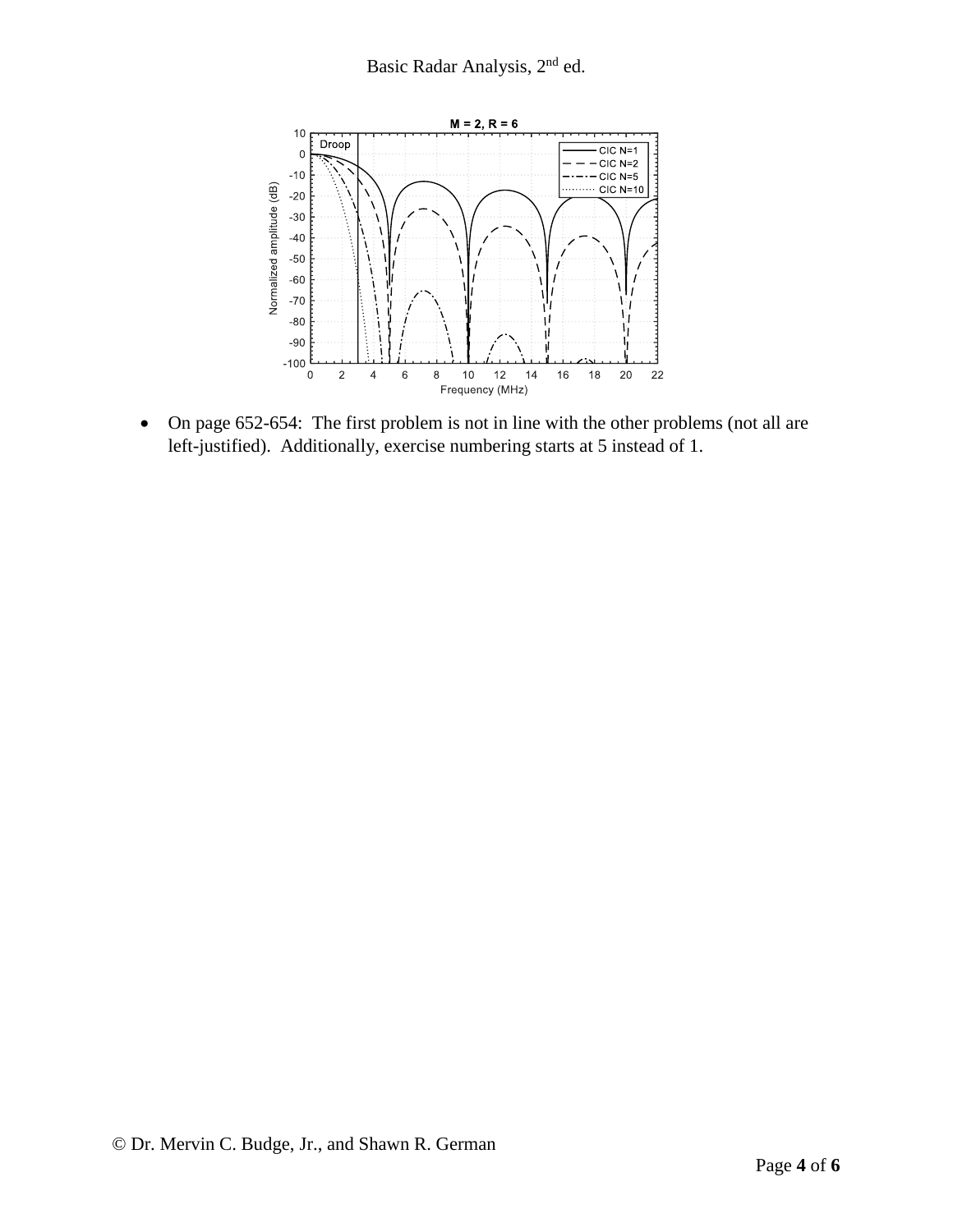# **Equation Chapter 1 Section 1**EQUATION 10.35 CLARIFICATION/ERRATA – M. BUDGE – NOVEMBER 2020

In reviewing Equation 10.35 [1], we realized it was not correct. That equation is

$$
\mathfrak{I}\big[\chi(\tau,f)\big]=\mathfrak{I}\bigg[\int\limits_{-\infty}^{\infty}u(t)e^{j2\pi ft}v^*(t+\tau)d\tau\bigg]=\mathfrak{I}^*\big[u(\tau)e^{j2\pi ft}\big]\mathfrak{I}\big[v(\tau)\big]
$$
 (1)

where  $\Im$  denotes the Fourier transform. The proper relation between the Fourier transforms is

$$
\mathfrak{I}\Big[\chi^*(\tau,f)\Big]=\mathfrak{I}\Bigg[\Big(\int\limits_{-\infty}^{\infty}u(t)e^{j2\pi ft}v^*(t+\tau)d\tau\Big)^*\Bigg]=\mathfrak{I}^*\Big[u(\tau)e^{j2\pi ft}\Big]\mathfrak{I}\Big[v(\tau)\Big].\tag{2}
$$

We now proceed to derive (2). We start by using the definition [1, Equation 10.34]

$$
\chi(\tau, f) = \int_{-\infty}^{\infty} u(t) e^{j2\pi f t} v^*(t + \tau) dt.
$$
\n(3)

When we take the conjugate of (3) we get

$$
\chi^*(\tau,f) = \left(\int\limits_{-\infty}^{\infty} u(t)e^{j2\pi ft}v^*(t+\tau)dt\right)^* = \int\limits_{-\infty}^{\infty} u^*(t)e^{-j2\pi ft}v(t+\tau)dt.
$$
\n(4)

We will make use of this extra step later. For now, we want to find the Fourier transform of  $\chi$  $^*(\tau, f).$ 

We start by making the substitution  $w(t) = u(t)e^{j2\pi ft}$ . With that we have

$$
\chi^*(\tau, f) = \int_{-\infty}^{\infty} w^*(t) v(t + \tau) dt.
$$
\n(5)

We next form the Fourier transform of  $\chi^*(\tau, f)$  as

$$
\mathfrak{I}\Big[\chi^*(\tau,f)\Big] = \int\limits_{-\infty}^{\infty} \chi^*(\tau,f) e^{-j2\pi\theta\tau} d\tau = \int\limits_{-\infty}^{\infty} \Biggl(\int\limits_{-\infty}^{\infty} w^*(t) v(t+\tau) dt\Biggr) e^{-j2\pi\theta\tau} d\tau \,.
$$

We make the change of variables  $x = t + \tau$  and replace the  $\tau$  variable of integration. This gives

$$
\mathfrak{I}\Big[\chi^*(\tau,f)\Big] = \int_{-\infty}^{\infty} \int_{-\infty}^{\infty} w^*(t) \nu(x) e^{-j2\pi\theta(x-t)} dt dx = \left(\int_{-\infty}^{\infty} w^*(t) e^{j2\pi\theta t} dt\right) \left(\int_{-\infty}^{\infty} \nu(x) e^{-j2\pi\theta x} dx\right)
$$

$$
= \left(\int_{-\infty}^{\infty} w(t) e^{-j2\pi\theta t} dt\right)^* \left(\int_{-\infty}^{\infty} \nu(x) e^{-j2\pi\theta x} dx\right)
$$
(7)

© Dr. Mervin C. Budge, Jr., and Shawn R. German